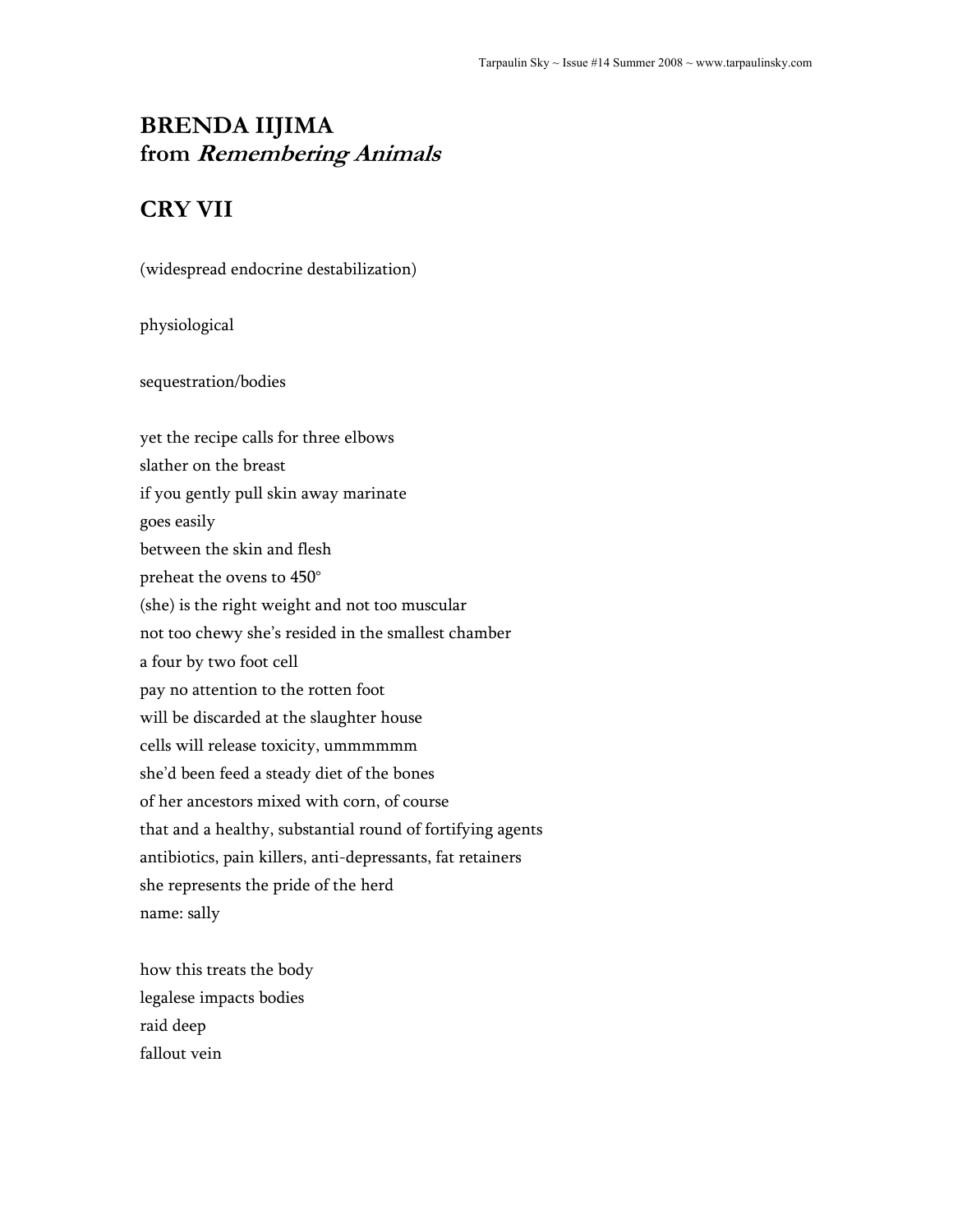drones heat denial shrapnel dislodges skull through smog of commuters of jogs of in the morning spigot shutdown black out white out town where i grew up: superfund sites cluster welcome to a foot of a mountain leukemia syndrome

the sign that said mercury sludge rotted away lick rocks at your own risk

| NORTH ADAMS<br>MAD981065741 | BERKSHIRE TANNING CO (FORMER) | <b>ASHTON AVENUE</b>     |
|-----------------------------|-------------------------------|--------------------------|
| NORTH ADAMS<br>MAD980906861 | INFLATED PRODUCTS CO          | MILL AND UNION STS       |
| NORTH ADAMS<br>MAD000846212 | NORTH ADAMS LANDFILL          | 151 E STREET             |
| NORTH ADAMS<br>MAD980504039 | NORTH ADAMS STP (CLOSED)      | <b>MASSACHUSETTS AVE</b> |
| NORTH ADAMS<br>MAD985279397 | <b>SHAPIRO</b>                | 521 ASHLAND STREET       |
| NORTH ADAMS<br>MAD002067304 | SPRAGUE ELECTRIC              | 87 MARSHALL STREET       |
| NORTH ADAMS<br>MAD000791038 | SPRAGUE ELECTRIC CO           | 65 BROWN ST              |

(super fund sites within three miles our home—this author)

keep in mind, poor communities and communities of color suffer

disproportionately from asthma, lead poisoning, developmental

disorder and general environmental degradation-

———————oh right————————that

————————cancer————————————————

cluster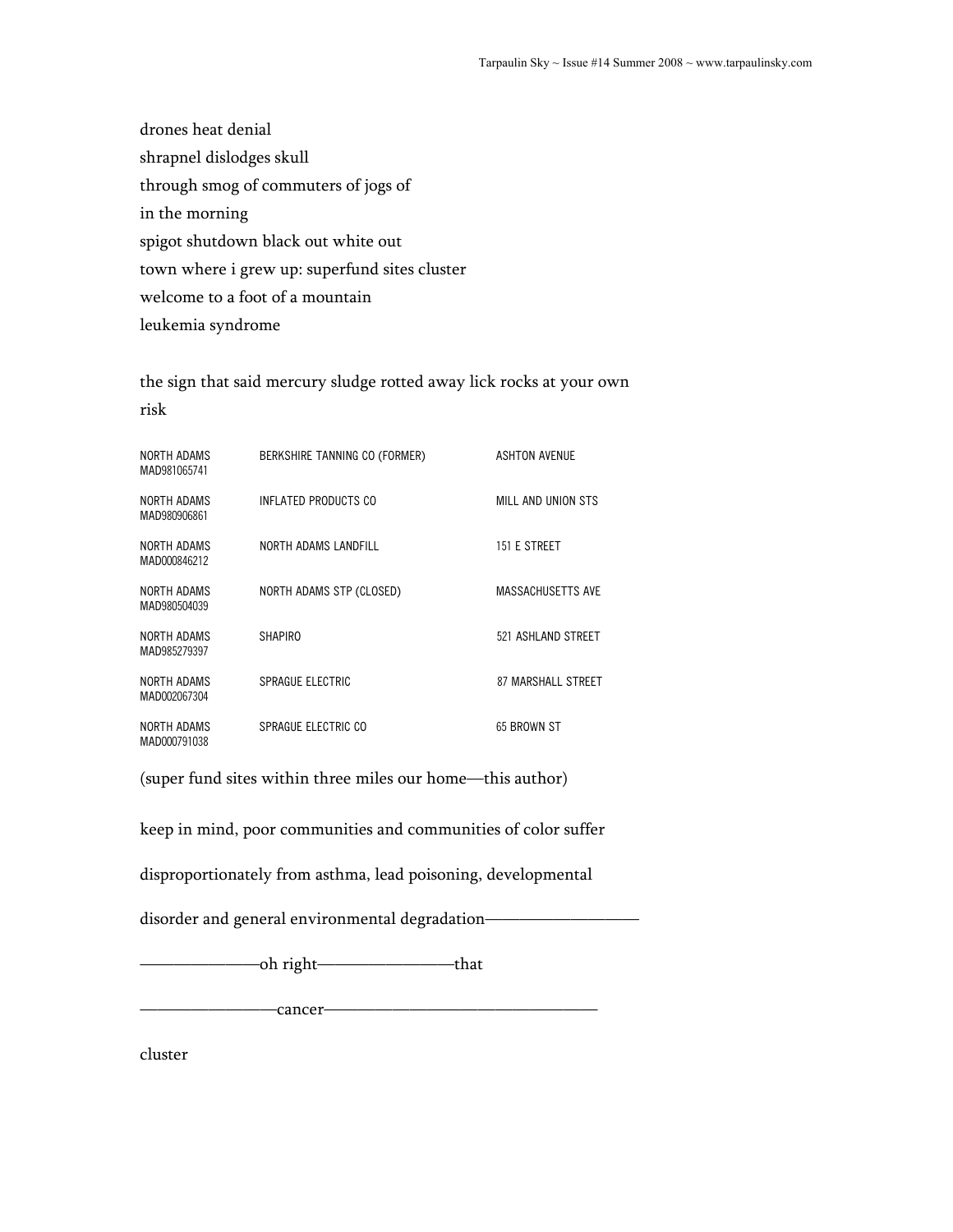i grew up at 212 notch road the above super sites don't include removal of the *all the houses* situated on avon street junction where notch road joins route 2 mysteriously more than a half dozen houses were bulldozedthe ground, laden with pcbs dumped sub rosa and ala and via deceased company: sprague electric

if you swim in this watering hole your babies will be mutants

local color: iron laden, copper sheen, magnesium cool, dull lead shade

"settled" in late 1700's (mohicans, pocumtuck, nonotuck and mohawks displaced, slaughtered, decimated by small pox, measles, diphtheria, scarlet fever)

acute, through needles of pine non fiction existence/dissemblance

pain and suffering aggregates compiles into incredibly deep substance

if I may say so myself about collective experience

place foot here reverberation i do and do place foot here woodland path reverberation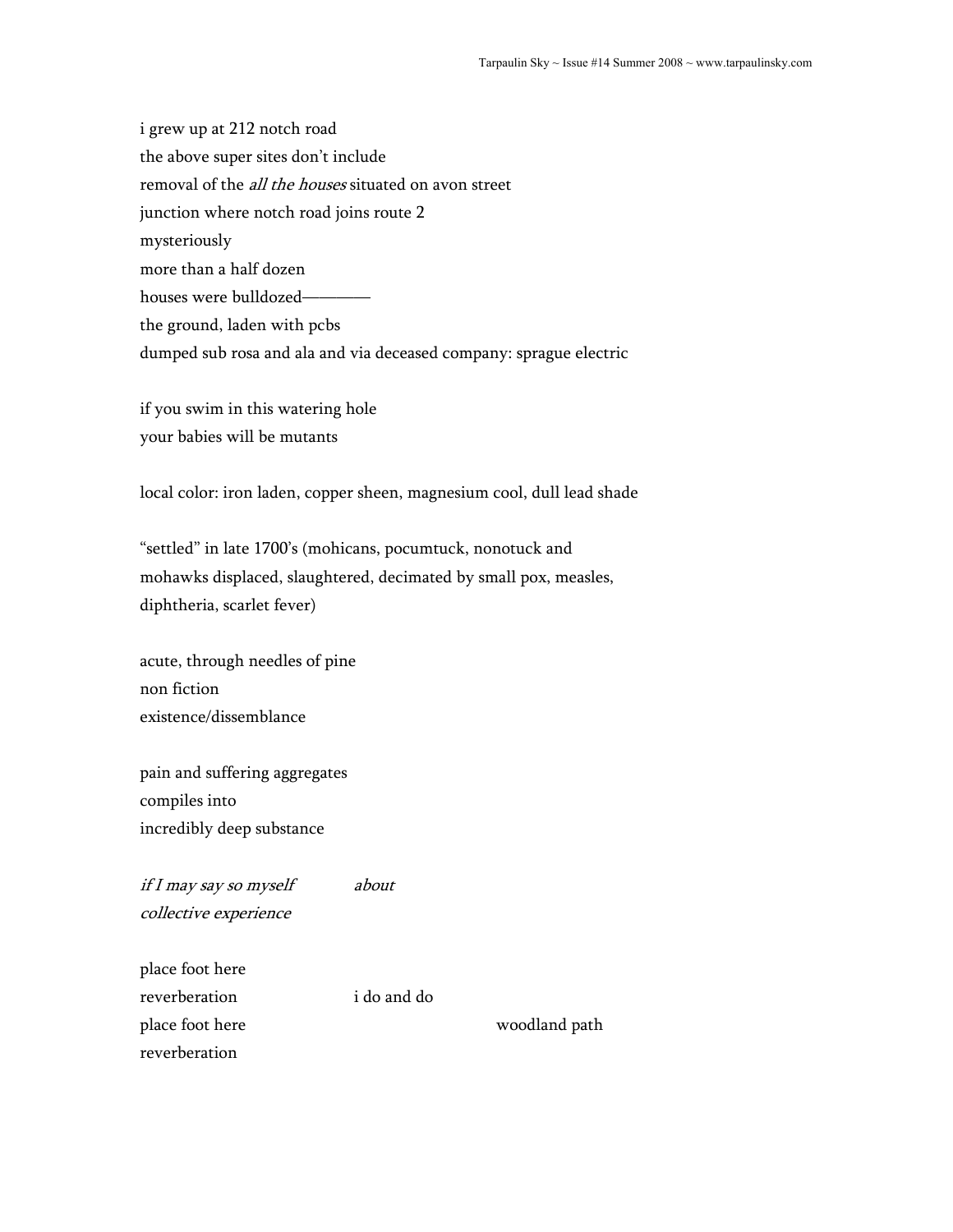rowdy local lusty youth with pick-up trucks we stationed under trees thick night sweat cracked beer cans swagger bon fires close calls to death

wrap your spine around sycamore skinny dip the reservoir

moon howl bay bras in brambles

mica and flint the pseudo water tour doleful deer peer through thick

hemlock stands your collarbone is protruding

you look like hell in flannel

ecstasy is the night

sky is soft with flourish

healing vegetative silence

that vault to heaven you are building is interesting

chipboard springboard picture perfect

human density, how many?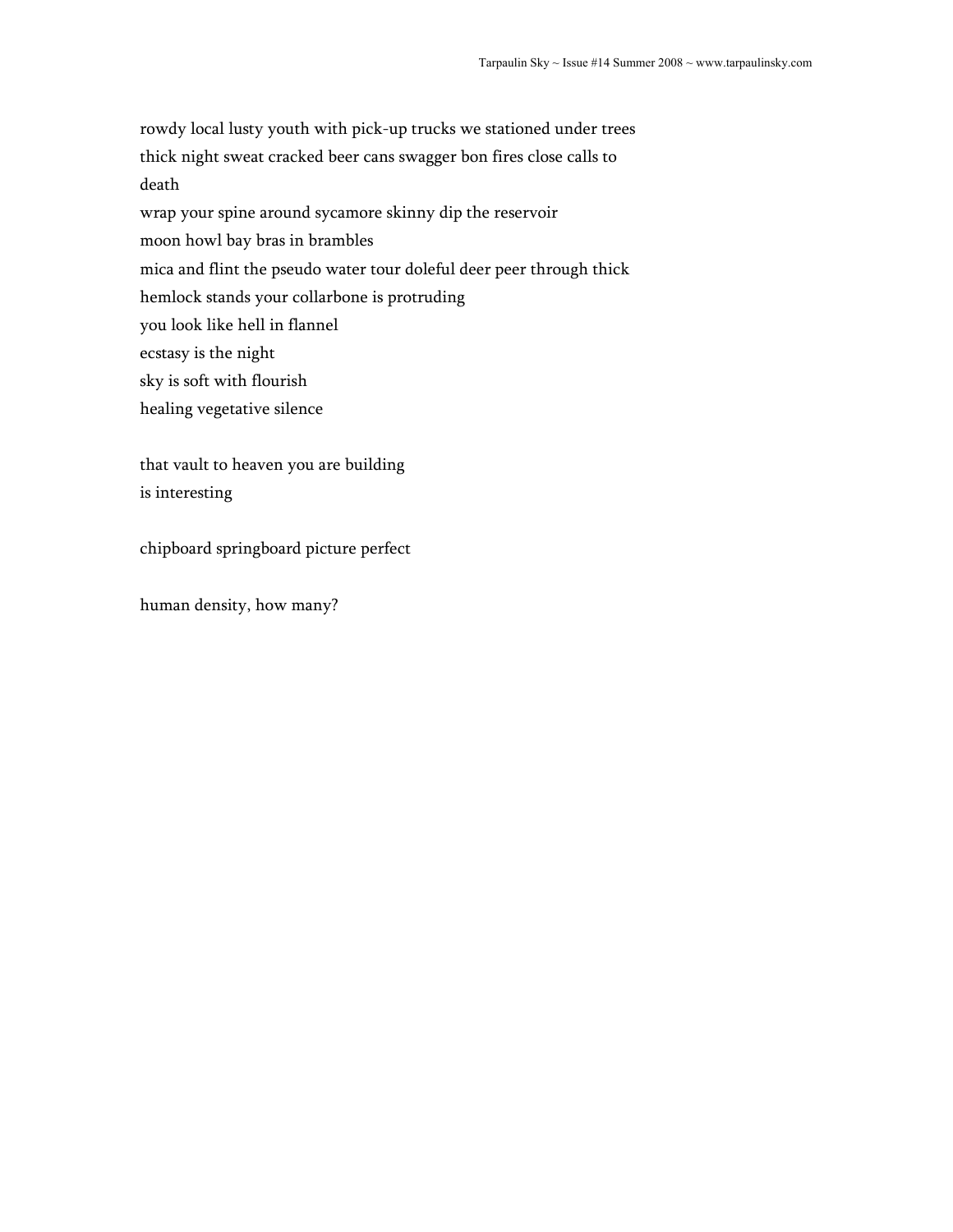### **CRY V**

aamzamaz: bowels of a lamb chick: what does this make you think——of

mule: *bag l* scapegoat

cow: bagra

butcher: bouci prefers barren areas with few trees, mountain steepes, and high plateaus feeds on bodies left on funeral pyres

lamb's brain: buzelluuf buca ecaae: *stork* **ADOPTION AND CONCEPTS of miscegenation** 

djaad: *chicken idiot, fool*: djaayeh

pig: out, pig out du uda: worm

fermented walrus: tuktaq cat: cat's meow normative features thrust

qaquablaabnaqtuq: is tense because of impending unpleasantness earth like lost wax, the fear of pointing at space, seamless parting curtains, we are being displaced, there is little ice, our livelihood, under duress, sivuniqtuuguuruq: is obstinate, listening ears tuned off sivunniqsuq: decides, plans

sitquaq: rear flipper of a seal

manned by snake blood/camel hump, hunch, haunch

of a sea mammal whose body curves high out of water: muqpaktuq sluggish

qiviuq down: of water fowl, wool of musk ox crept along on muscular feet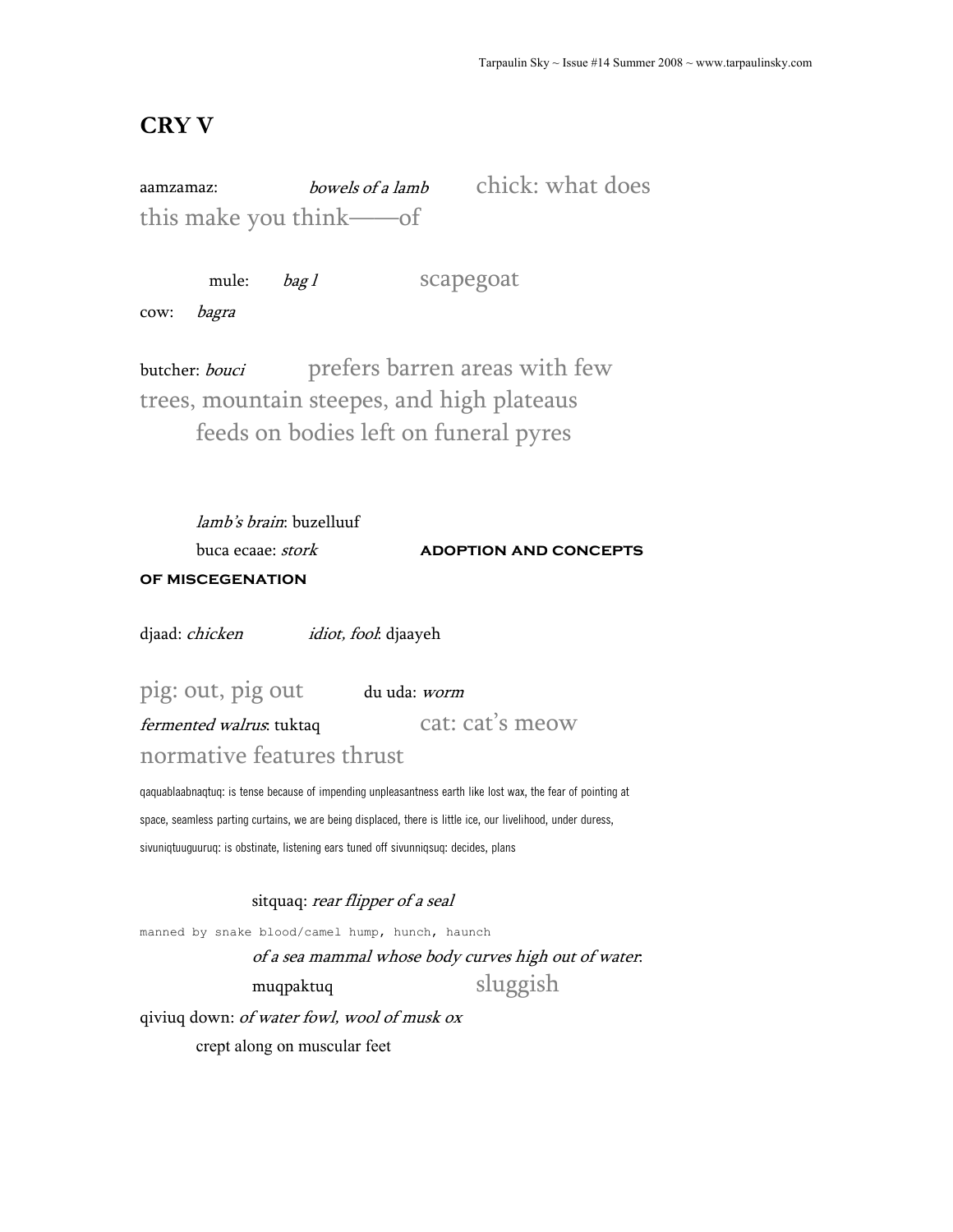chitons eat algae, bryozoans, diatoms and ocassionally bacteria by scraping the rocky substrate with their well-developed radula, beautiful rough tongues

ukpiqtuaguqatisi: your fellow believers, reap what you sow reap what you know images turn red sun turns blue shout of a language last to leave lasting in her heart how does time appear in puzzled human dawn

> siqijhatittuq: slaps the water with its tail; beaver spanish moth

qavaqtug: sleeps on its back in water; seal

water (undrinkable): imaq imiq: water (drinkable)

ice: there are less than 900 polar beers in existence what does this make you think of

nimibiaq: water worm, eel, serpent, snake

imavaalua: water's sound

groan: imeiqsaktug built of grass, twigs and excrement **we've never** 

### **ventured there**

imaqsirug: moisten skin

whines (dog) (human): imfaluktuq

half-black person: taaqsipaiyaaq half-white person: tania yaaq

piyaqqubvik: place of accident

red herrings drones feed baby with royal jelly: queen

down there, down river, ocean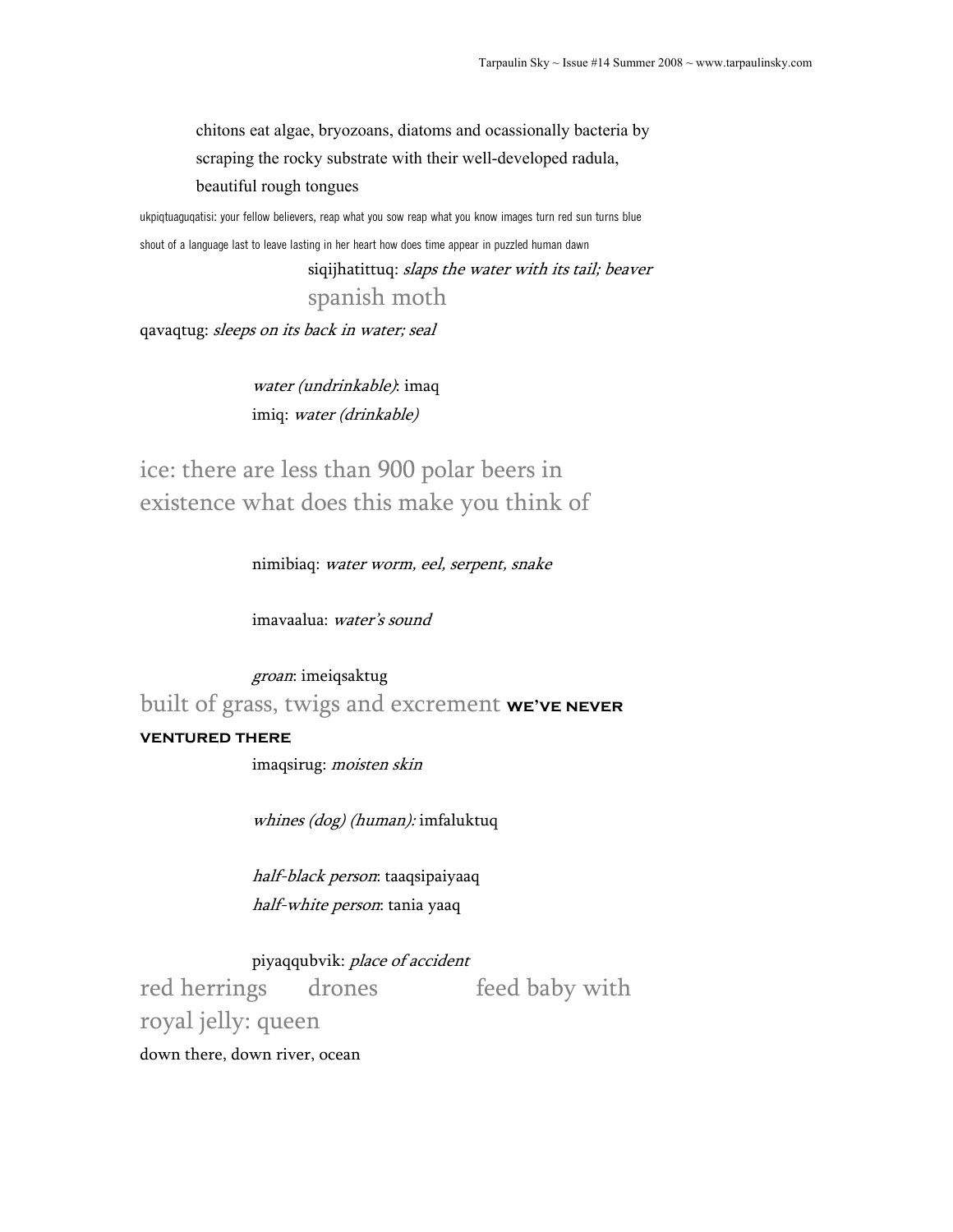## **status quo home town culture humans are susceptible to be caught up by the next new thing**

beast entomology

**thing Hybridized, has multiple origins, maybe benobo, maybe finch, goat's beard, polyploidy** 

opisthokonts where to shit, fuck, sleep———the shit loads of garbage we send in a barge down river or pay off another country to take

 we (humans) are the sister group of the choanoflagellates

cross-modal transfer: hello, innervations from the brain to the larynx caterpillars, **king kong disney-fied big mice** mummies kaapa when neck is stretched out pig out the word that

the brain focuses on: natural, naturalistic—complex motor tendencies prehominid days

pretext for aggression

cricket moving van

anthropod vector "in the evolutionary

perspective, then, society and genetic programming imply each other." mary midgley, from *beast and man* 

cochineal insects "foul owl on the prowl"

hyracotherium [eohippus] ssp., the dog-sized ancestors of the horse **what is the nature of the question**  troödon-descended sapient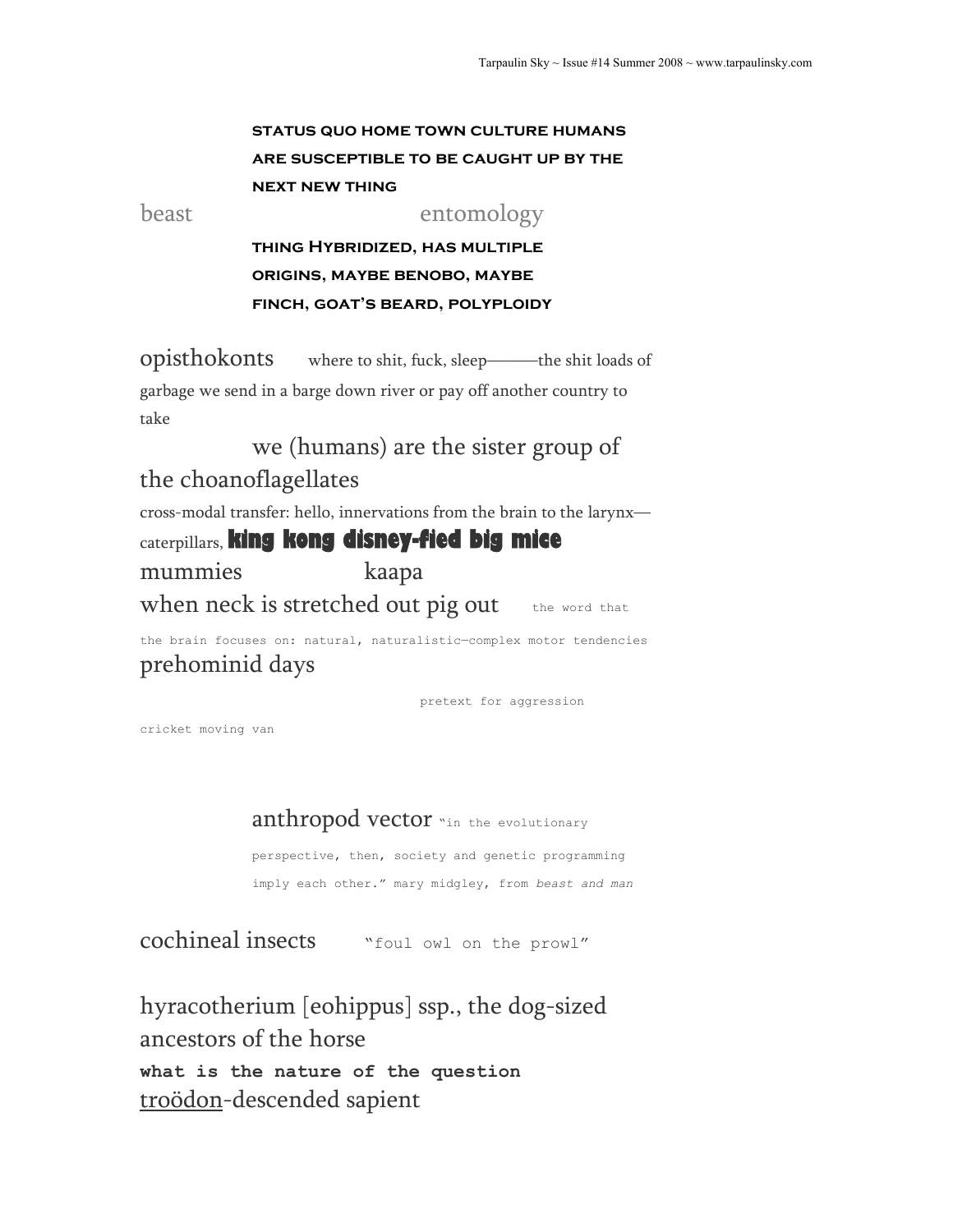#### **rib cage, cortex, thorax**

# epidemiological data tankers **see how shamo makes his living**  chloroflorocarbons

## spring hill mine disaster crop that top of hill **bertolt brecht, saint joan of the stockyards**

"similarly, storm-water runoff from urban areas may contain large amounts of contaminants, derived from litter, garbage, car-washings, horticultural treatments, vehicle drippings, industry, construction, animal droppings and chemicals used for snow and ice clearance. in new york city some half million dogs leave up to 20,000 tonnes of pollutant faeces and up to 3.8 million litres of urine in the city streets each year, all of which is flushed by gutters to storm-water sewers . . . sewage is still a major pollutant. The new york metropolitan area alone produces 6.8 billion litres of sewage per day of which about 16 per cent is raw. much of this enters the hudson and east rivers around new york. in addition the city produces may tons of sewage sludge, fly ash and dredge waste per day, and 8.6 million tonnes of waste are dumped each year into the new york bight, off the mouth of the hudson river. In an area of about 100km2 there is a black toxic sludge which smothers all forms of marine life." andrew goudie,

from *the human impact on the natural environment*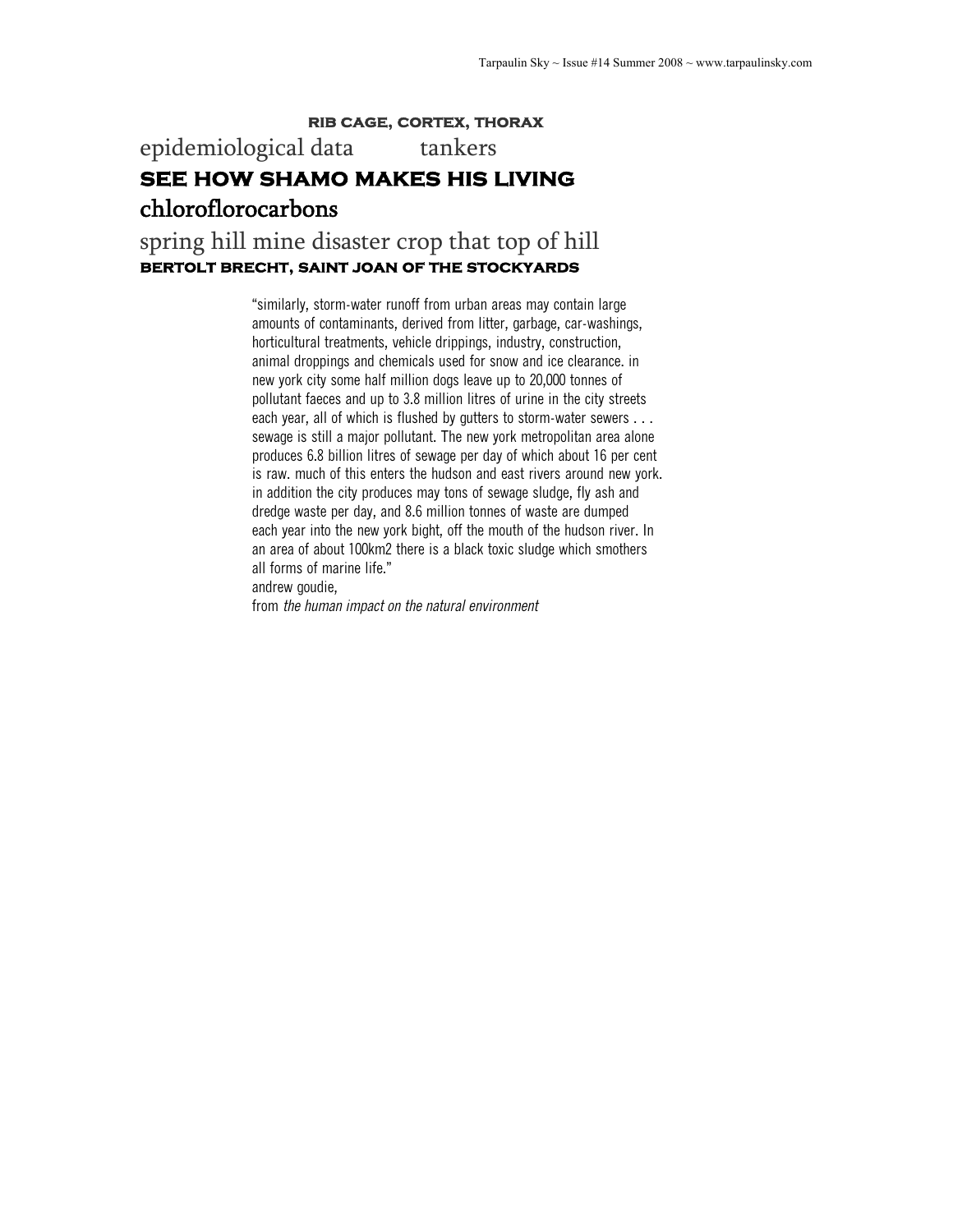# **CRY 111**

## one mono culture designed to mitigate the other

water fowl **one mono culture designed to mitigate the other**

cattails habituated to t—heir miseries that of the bodies dead—ening/lay strewn about earthquakes, volcanic eruptions, famines, epidemics subjugated flesh of victim

> marcus aurelius died of pestilence **one mono culture designed to mitigate the other**

account from the 7<sup>th</sup> crusade by one john joinville (1224-1318) "during the whole of lent we ate no fish except eels; and the eels, which are ravenous feeders, fed on the corpses."

# **one mono culture designed to mitigate the other**

# **ark made of gopher wood**

red ants

camphor, ether, formaldehyde of fur, feather

and chitons **one mono culture designed to mitigate the other**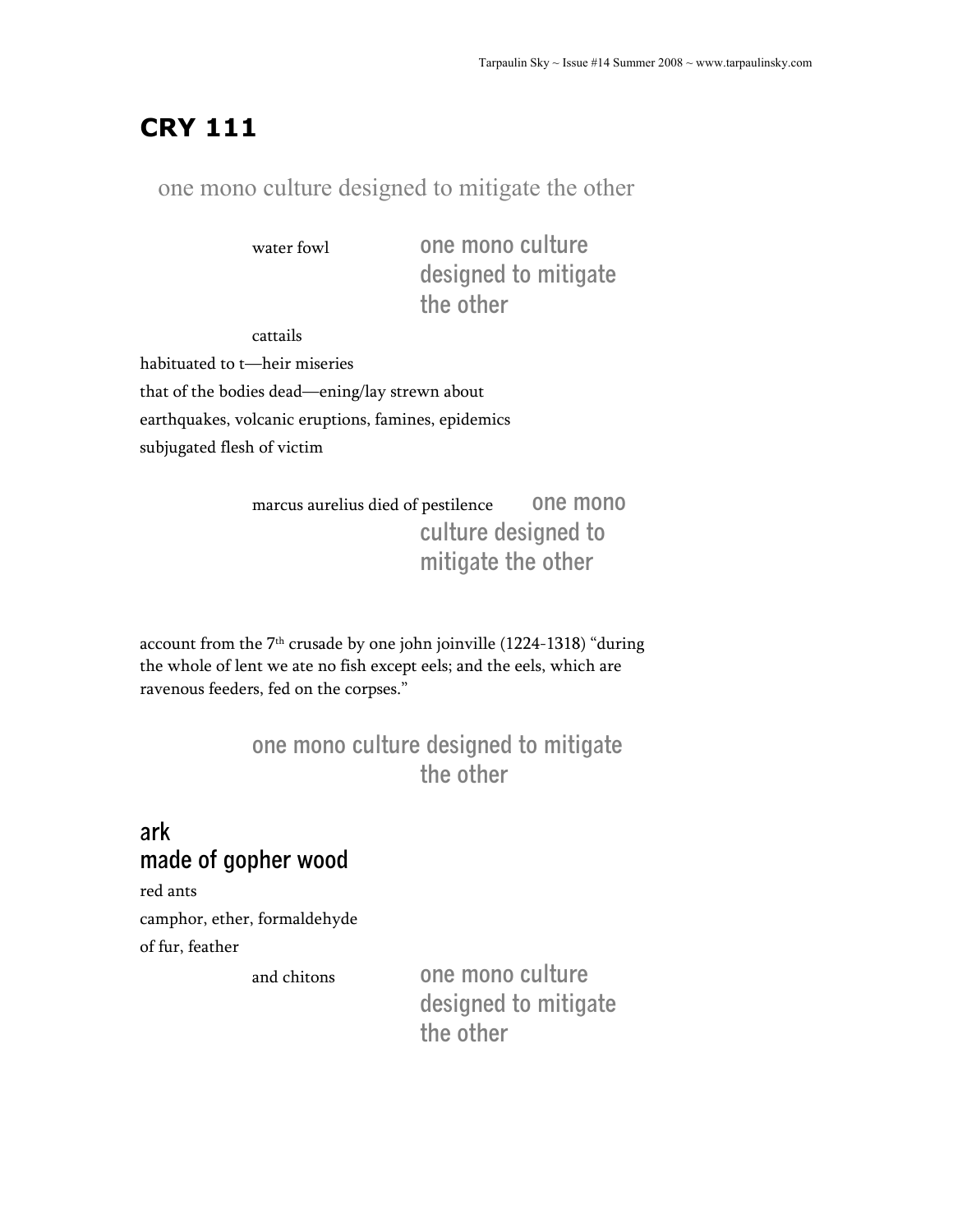the elephant war = sabaeans in yemen prosperity based on spice, capital ma'rib

hoc erat in votis: a bit of land **one mono culture designed to mitigate another**

trepanned the skulls trepan the skull

> **one mono culture designed to mitigate another**

"slavery was begun by the spaniards in 1501 and british participation dated from 1593, with the ships running between angola and the river plate."

**one mono culture** 

**ONE ASPECT OF WAT** surely must be to render (reduce) the enemy (other) to ugliness. to be hideous, ridiculous, scarred, without full posture of confidence (sunken) see abu ghraib. —abjectness of otherwise beautiful physique —how ugly the soldiers imitating the terror look finally in comparison to the subjugated flesh of victims then to dehumanize, meaning to render one's humanity null, then we are what, we are what, for the pain for the suffering that is brought to the fore to be removed from contingency suddenly

> only the only-ness of the extreme situation dunked into chilling tanks of water submerged until until until then the cage the dank surround the footsteps to render the enemy beyond representation rendition through pain so that the mind must house the body for survival the human trait of intimidation how sensible creatures share this no caveat fool's cap electric shock waiting game torn out torn out extremity heartbeat extremity heartbeat pulse pulse menacing and incoherent unventilated cells with frightening acoustics bang echo pure relationship rod cone rebar hall the outside of concept **designed to mitigate another**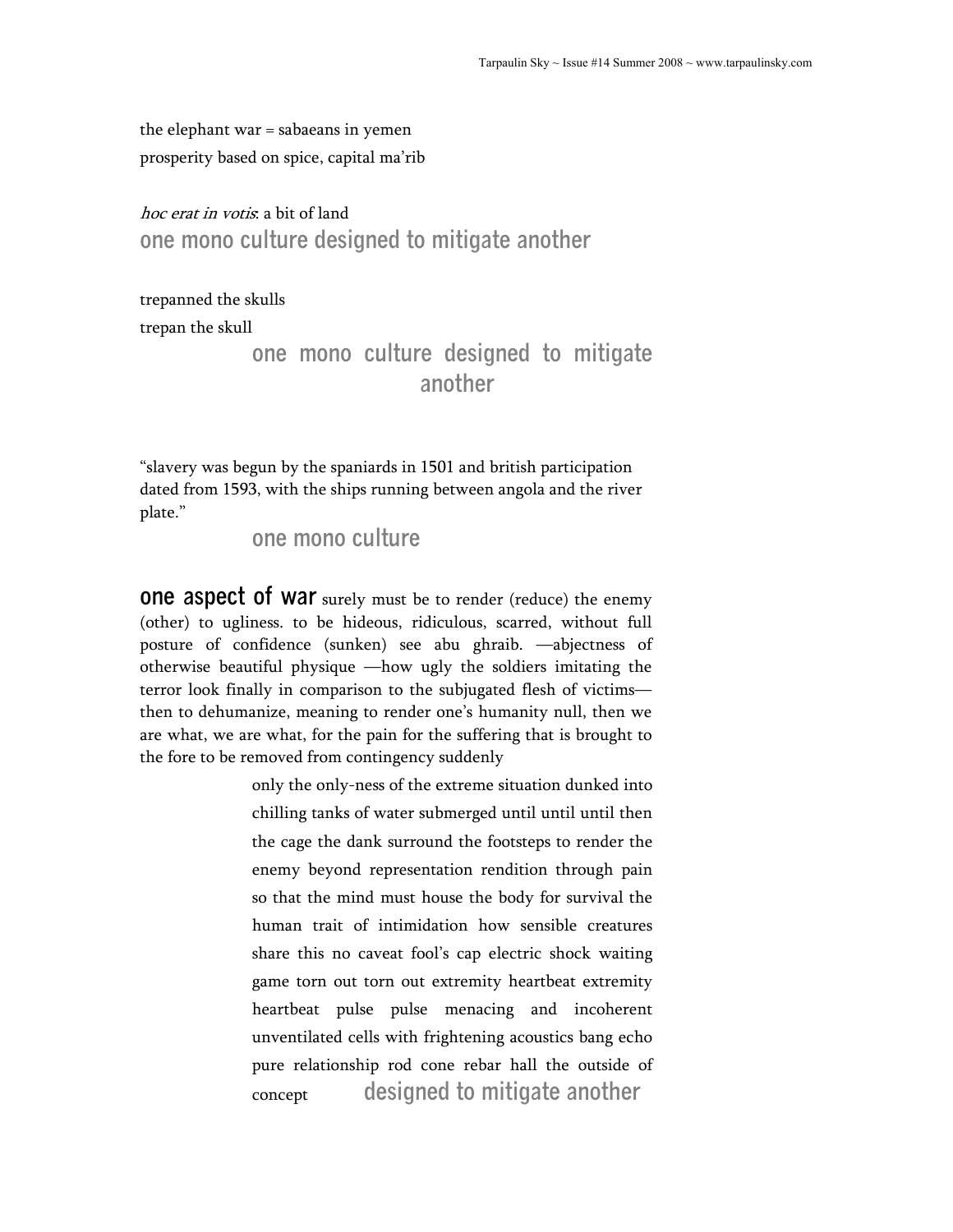**at any time enclosures then to deceive you two jugs of beer put around her tree** 

oh hour our never or

i, really i

sit at pine desk——————weep, reap

the hour is lost on a cycle of work **I did not know** 

———harvested—— **was a complete version**  sun eclipsed by screens

> tender diminutive from the female name ekaterina

animal that rhymes with culture

leather, timber myriads of black crickets army worms vine aphid locust eggs and nymphs havoc egg: head of cattle, devour, exorcism assassin bugs **the refugee's description of space**  "insects of the order hemiptera are characterized by the possession of

sucking mouth-parts enclosed in a segmented beak. these most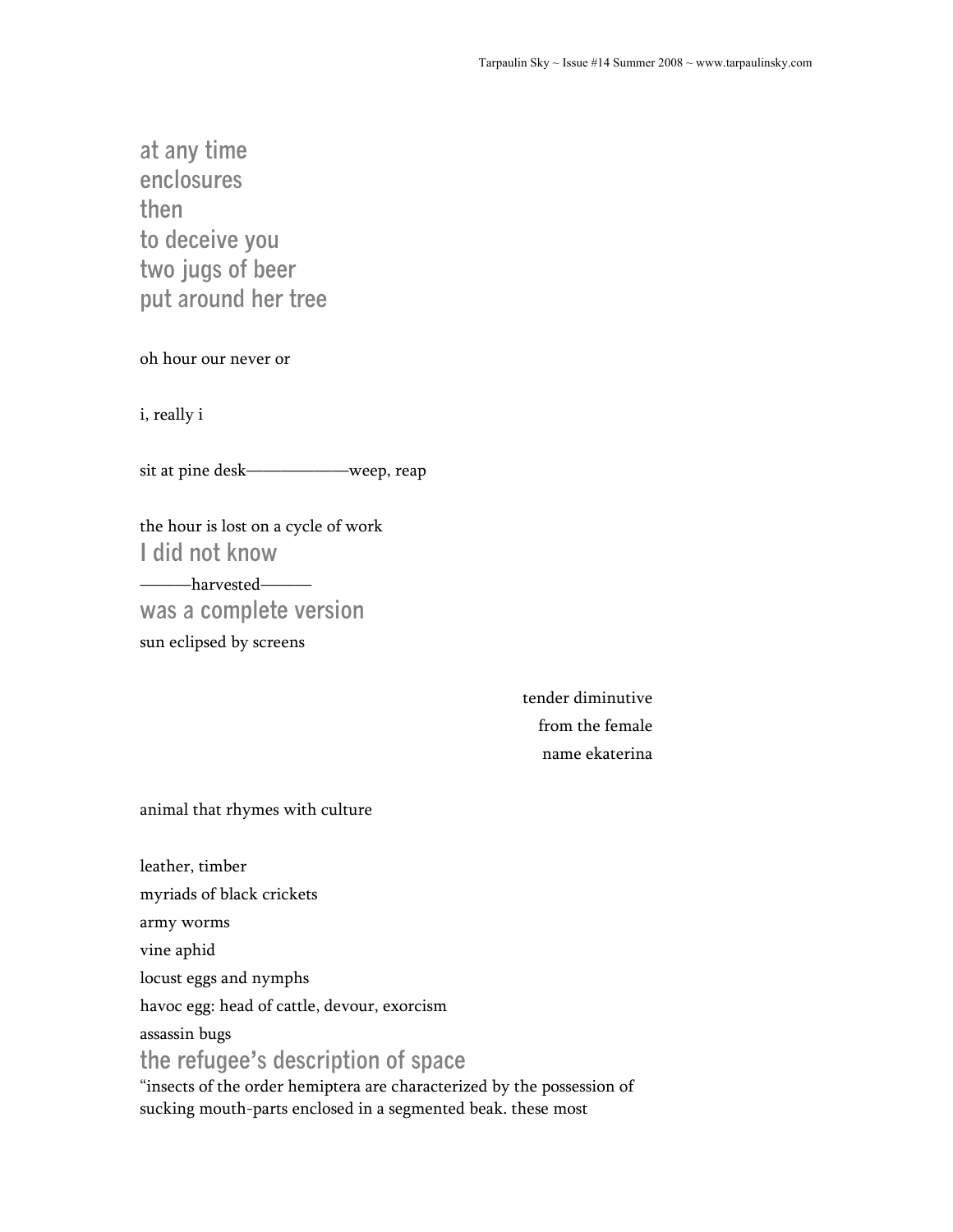important from a medical standpoint are the cimicida or bed bugs and the reduviidae or assassin bugs."

**this camp** 

as if war

were a witticism

sarcasm nightfall terror vestibule granular slather **gave the impression compelling news** 

#### appendages/prosthetics/extensions

### stigmatized

pitfall greasemonkey erasure ₪ chatzilla, teen communities bud ₪ bug 337095 on the object of knowledge tree there beyond the trusted window ₪ search as they do for documentation daemons take root ₪ debugger thunderbird ₪ authenticate your name starbird sunbird mostly crystal hylic ₪ protoplasm seamonkey build your domain ₪ login login seamonkey ₪ code snippets mostly crystal

corpus body extends itself through history, gonads, dispersions of particularized info atomized. reconciliation through modes of pixilation. grit-posit-ive. live. cell-phonetics. wrangle-ation. hook-n-bait mechanism get-what-you-want emporium, commence in domination aspersion incursion hellion, in case of evacuation your fellow man. fat not that dot could be explosion, planetary delirium. a bridge, night fall urgency to fade. don't you know me, oh eyes. crises crisis. down to earth. downed. then some. blossoming. immense spawning, variegated proliferations was entirely different

wolf spider/stag beetle

**sarcasm nightfall witticism,**  feeding on mammal blood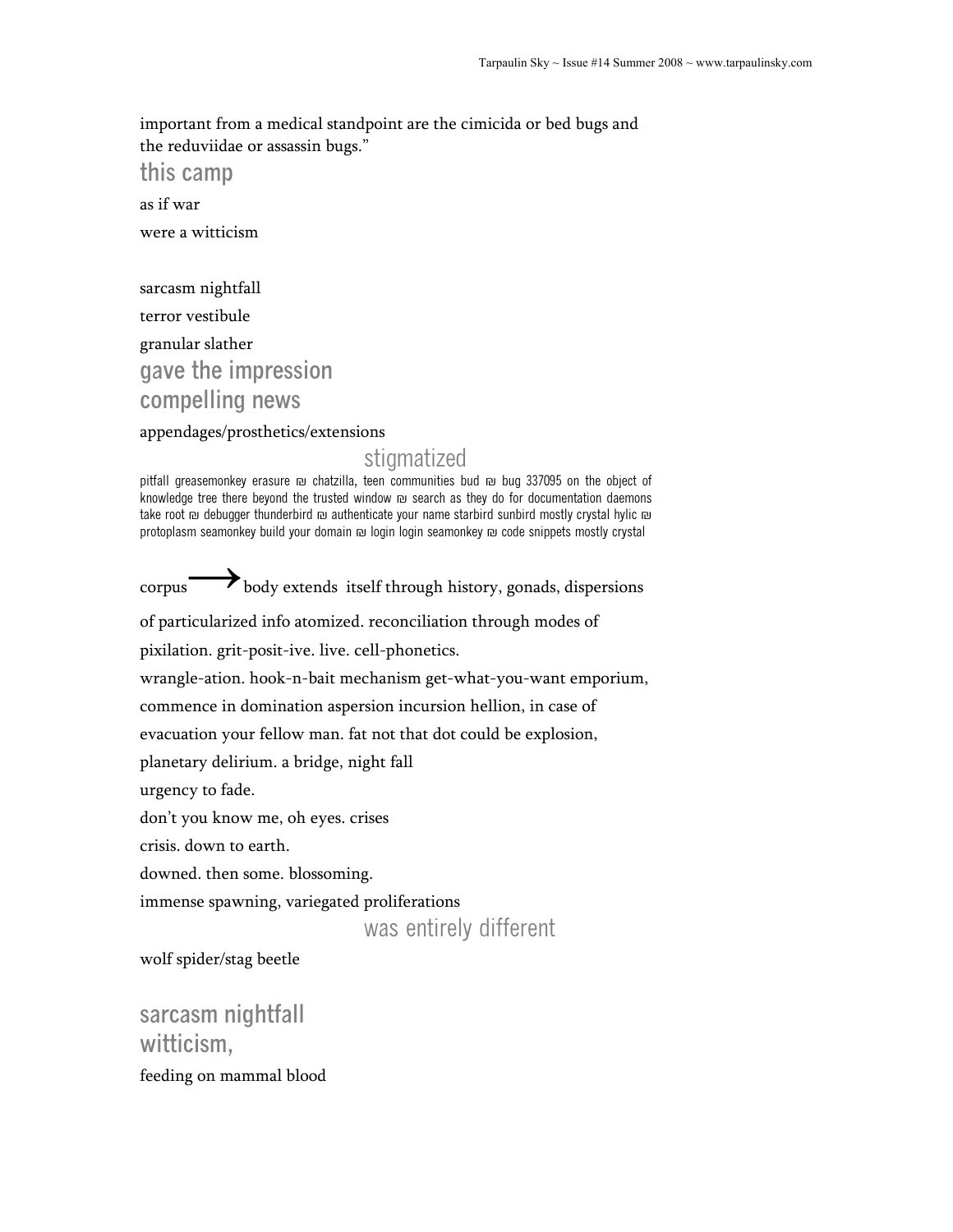spilled much money refugees they **were**  rotting, like body (a) carbon her my hair remained in clumps **an ethnic difference and the architecture**  family, my brothers——weep **a direct result ——an unknowable difference, explanation**  the language that encloses such horror our heads father, four children known as civilians dead under ruins 10-15 days metabolically cars stacked up fleeing bombing strikes hot smashed could not carry their worldly goods with them tyre and then shifts in space, shifts in space **the elephant war**  extol/repel a barbed wire fence hence hence equally valid partially inclusive overlapping whole of ecologies biomes organisms contained find you you you in continuum we we we are are you with you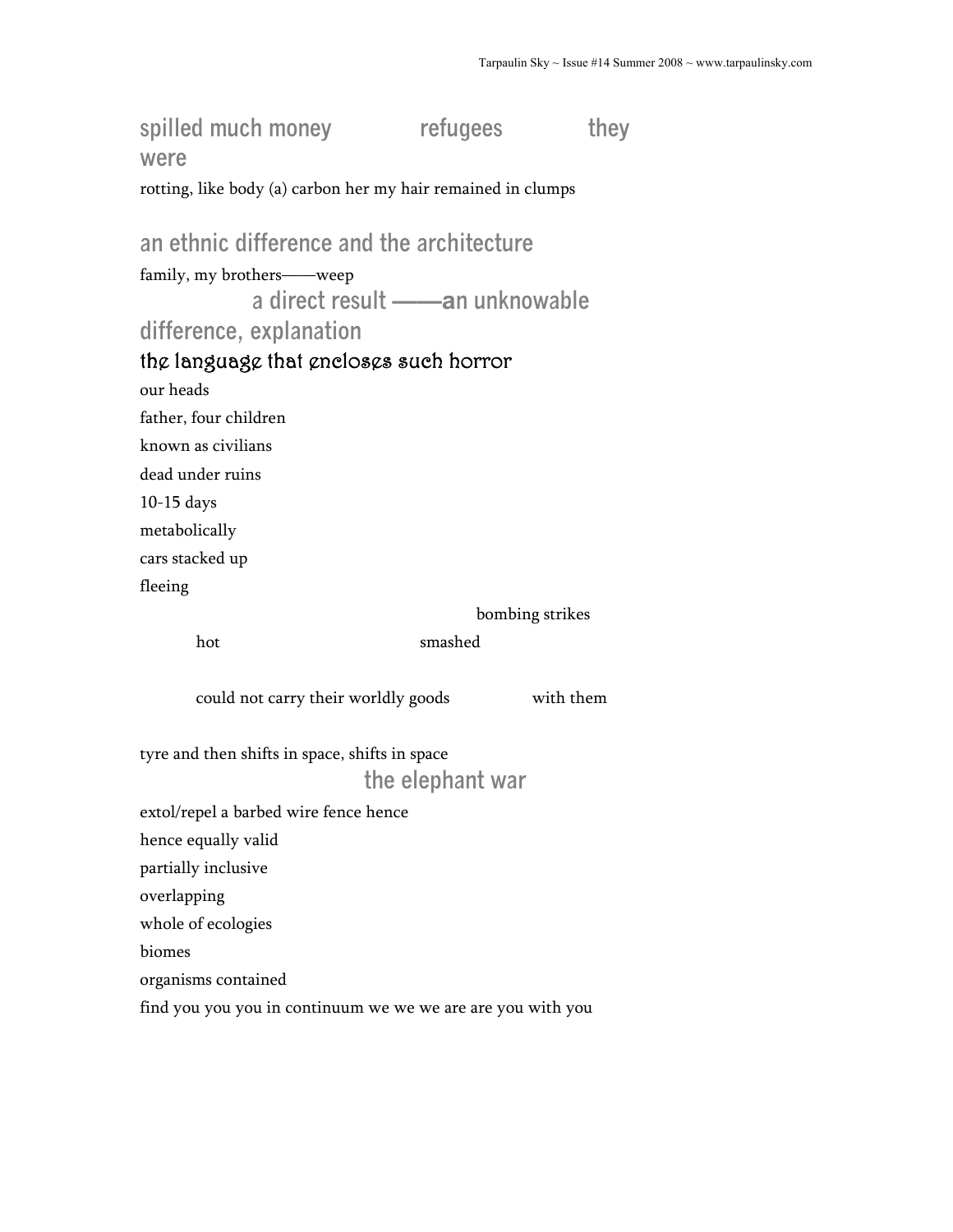## **one mono culture designed to mitigate the other**

blur buzz, bombs malingering racism, the hatred caused by capital its lack its hollowing out hate sister hate brother mother father territory——————————terror **one mono culture designed to mitigate another** 

ideological straightjacket, cuff link plus fence **one mono culture designed to mitigate another** 

first hand account neck account spinal account

**one mono culture designed to mitigate the other** 

claudette colvin

for marie stewart

for jo ann gibson robinson

viola white

katie wingfield

geneva johnson